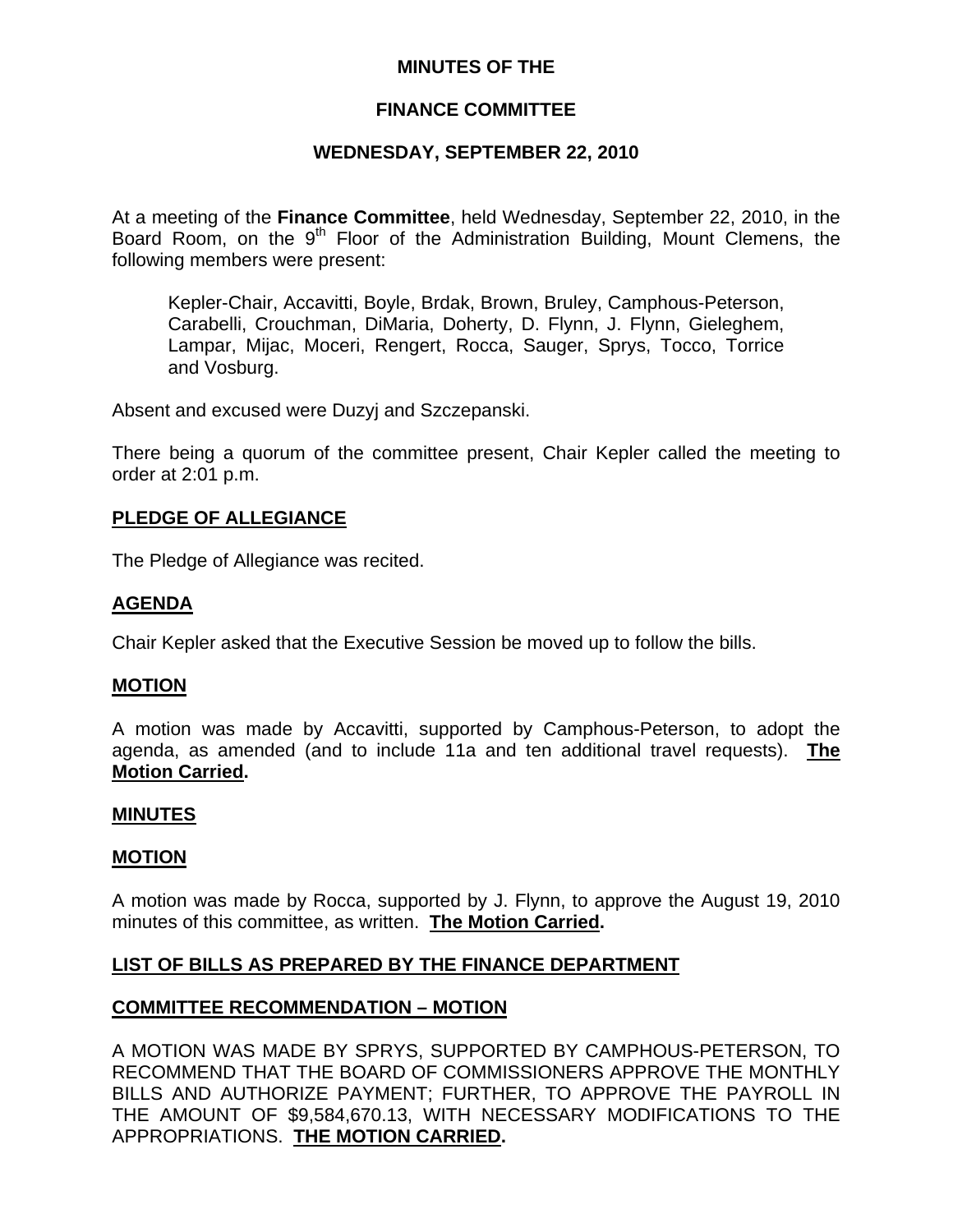# **EXECUTIVE SESSION TO DISCUSS PENDING LITIGATION**

## **MOTION**

A motion was made by Sprys, supported by Crouchman, to enter into Executive Session for the purpose of discussing pending litigation.

A roll call vote was taken as follows:

Voting Yes were Accavitti, Boyle, Brdak, Camphous-Peterson, Carabelli, Crouchman, Doherty, D. Flynn, J. Flynn, Lampar, Moceri, Rengert, Rocca, Sauger, Sprys, Vosburg, Bruley and Kepler. There were 18 "Yes" votes.

## **The Motion Carried.**

In accordance with the motion, committee entered Executive Session at 2:04 p.m., with it concluding at 2:39 p.m.

## **VEHICLE REQUEST FOR SHERIFF'S DEPARTMENT**

## **COMMITTEE RECOMMENDATION – MOTION**

A MOTION WAS MADE BY SPRYS, SUPPORTED BY CARABELLI, TO RECOMMEND THAT THE BOARD OF COMMISSIONERS APPROVE THE PURCHASE OF A PATROL VEHICLE WITH POLICE PACKAGE AND ASSOCIATED EQUIPMENT FOR PATROL IN MACOMB TOWNSHIP; THIS VEHICLE WILL BE PURCHASED FROM THE FUND PROVIDED IN THE MACOMB TOWNSHIP CONTRACT; THE ACTUAL PURCHASE PRICE FOR THIS VEHICLE HAS NOT BEEN DETERMINED; THE FLEET MANAGER WILL DETERMINE THE FINAL COST FOR THIS PURCHASE. **THE MOTION CARRIED.** 

## **AWARD BID FOR PROFESSIONAL ENERGY AUDITING CONSULTANT SERVICES**

## **COMMITTEE RECOMMENDATION – MOTION**

A MOTION WAS MADE BY SPRYS, SUPPORTED BY CARABELLI, TO RECOMMEND THAT THE BOARD OF COMMISSIONERS AWARD BID ITEM 04-10 PROFESSIONAL ENERGY AUDITING CONSULTANT SERVICES TO AKT PEERLESS ENVIRONMENTAL & ENERGY SERVICES; ALL FUNDING FOR THE AUDIT(S) COME FROM THE ENERGY EFFICIENCY & CONSERVATION BLOCK GRANT (EECBG).

The following commissioner spoke: Doherty.

Chair Kepler called for a vote on the motion and **THE MOTION CARRIED.**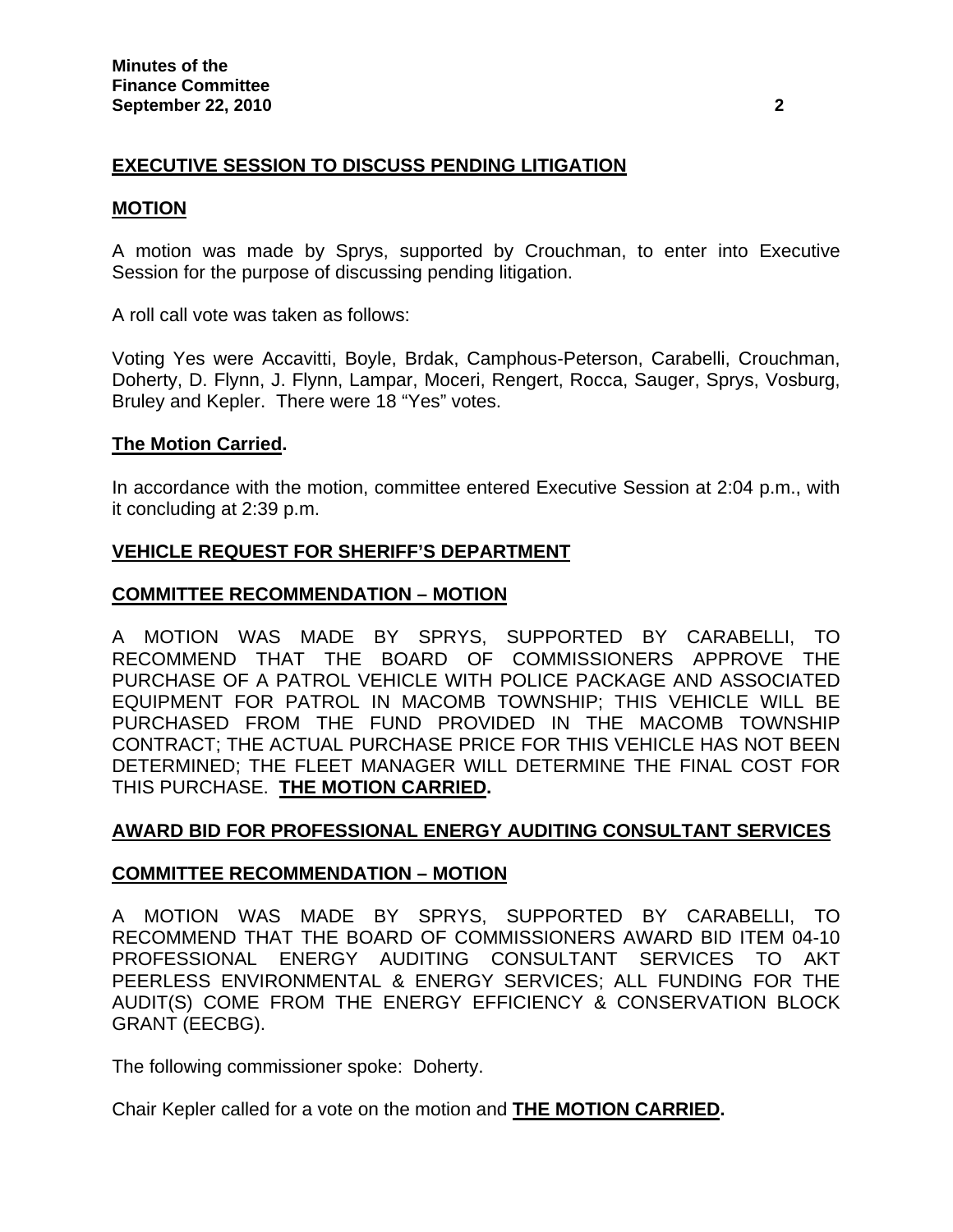# **ADJUSTMENT TO MILEAGE REIMBURSEMENT RATE**

A substitute resolution was provided.

## **COMMITTEE RECOMMENDATION – MOTION**

A MOTION WAS MADE BY CAMPHOUS-PETERSON, SUPPORTED BY VOSBURG, TO RECOMMEND THAT THE BOARD OF COMMISSIONERS ADOPT THE ANNUAL MILEAGE AND MEAL REIMBURSEMENT RATES AS ADOPTED BY THE STATE OF MICHIGAN EFFECTIVE JANUARY 1ST. **THE MOTION CARRIED.** 

## **AGREEMENT FOR TITLE COMMITMENTS WITH CHIRCO TITLE AGENCY, INC.**

## **COMMITTEE RECOMMENDATION – MOTION**

A MOTION WAS MADE BY CARABELLI, SUPPORTED BY J. FLYNN, TO RECOMMEND THAT THE BOARD OF COMMISSIONERS APPROVE THE AGREEMENT FOR TITLE COMMITMENTS WITH CHIRCO TITLE AGENCY, INC. (TAX REVERSION PROJECT). **THE MOTION CARRIED.** 

## **APPOINTMENT OF LAW FIRM**

## **MOTION**

A motion was made by Doherty, supported by Vosburg, to concur in the appointment of the law firm of Kitch Drutchas Wagner Valitutti & Sherbrook to represent the County and Charles Seidelman in the litigation entitled Jacqueline Danna-Allen v Charles Seidelman and Macomb County. **The Motion Carried.** 

## **SELECTION OF COUNTY'S FLEXIBLE SPENDING ACCOUNT ADMINISTRATOR**

## **COMMITTEE RECOMMENDATION – MOTION**

A MOTION WAS MADE BY SPRYS, SUPPORTED BY DOHERTY, TO RECOMMEND THAT THE BOARD OF COMMISSIONERS CONCUR WITH THE RECOMMENDATION OF HUMAN RESOURCES, RISK MANAGEMENT AND FINANCE DEPARTMENTS IN THE SELECTION OF MANAGED CARE ADMINISTRATORS, INC. (MCAI)/AMERIFLEX CORP AS THE COUNTY'S FLEXIBLE SPENDING ACCOUNT ADMINISTRATOR (FSA) FOR THE CONTRACTED PERIOD OF JANUARY 1, 2011 THROUGH DECEMBER 31, 2013.

The following commissioners spoke: Doherty and Brown.

Chair Kepler called for a vote on the motion and **THE MOTION CARRIED.**